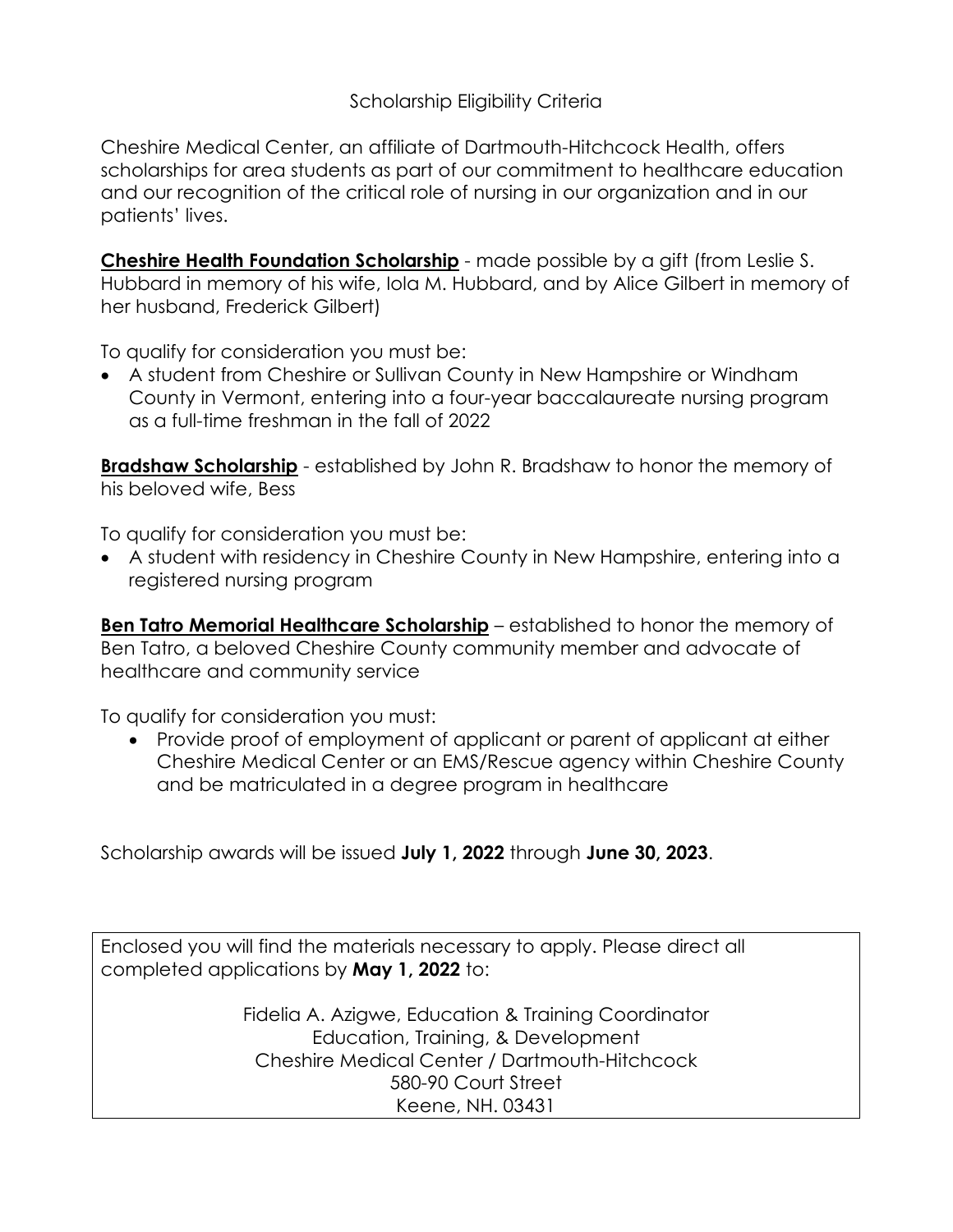#### **Scholarships Application Checklist**

## **Please submit the following items by May 1, 2022**

\_\_\_\_\_ A completed Application Form *(blank copy enclosed – please check off which scholarship(s) you would like to be considered for, you may fill out one form to use for all 3 scholarships)*

#### **Additionally:**

Cheshire Health Foundation and/or Bradshaw: (Do not need to provide duplicates to apply for both scholarships)

- An official transcript from your high school
- A personal statement of why you are choosing a career in nursing
- One letter of recommendation from a guidance counselor or teacher
- Letter of matriculation to a registered nursing program

## Ben Tatro Memorial:

| Proof of employment of applicant or parent at either Cheshire<br>Medical Center or an EMS/Rescue agency within Cheshire<br>County                                                                                                                                                                    |
|------------------------------------------------------------------------------------------------------------------------------------------------------------------------------------------------------------------------------------------------------------------------------------------------------|
| Personal statement, which should include explanation of work<br>history, volunteer history, and reasons for pursuing a degree in<br>healthcare. Also include a description of a project or projects<br>that enhanced some aspect of the community, whether that<br>be at work or while volunteering. |
| Two letters of recommendation                                                                                                                                                                                                                                                                        |
| Letter of matriculation to a degree program in healthcare                                                                                                                                                                                                                                            |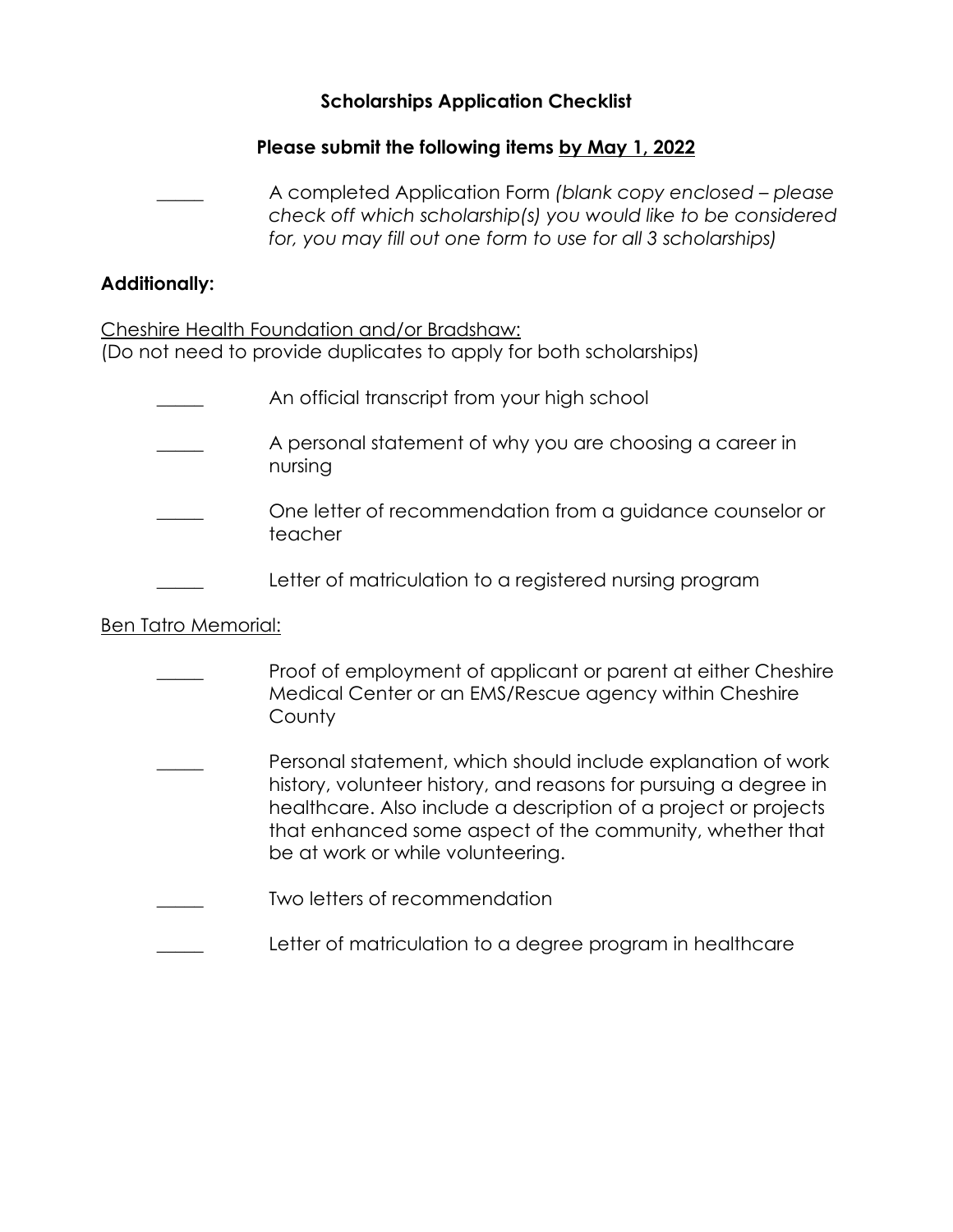# Scholarships Application Form

Please check the scholarship(s) for which you are applying:

| <b>Cheshire Health Foundation Scholarship</b><br><b>Bradshaw Scholarship</b><br><b>Ben Tatro Memorial Healthcare Scholarship</b> |  |
|----------------------------------------------------------------------------------------------------------------------------------|--|
| <b>Student/College Information:</b>                                                                                              |  |
| Student's Name:                                                                                                                  |  |
| Mailing Address:                                                                                                                 |  |
|                                                                                                                                  |  |
|                                                                                                                                  |  |
| Name and address of the college/university you have been accepted<br>into and plan to attend:                                    |  |
|                                                                                                                                  |  |
| Financial Information:                                                                                                           |  |
| <b>Estimated Tuition &amp; Expenses</b>                                                                                          |  |
| Estimated Scholarships/Grants/Loans (please describe) \$                                                                         |  |
| Please attach a description of any extraordinary expenses you feel should be<br>included for consideration.                      |  |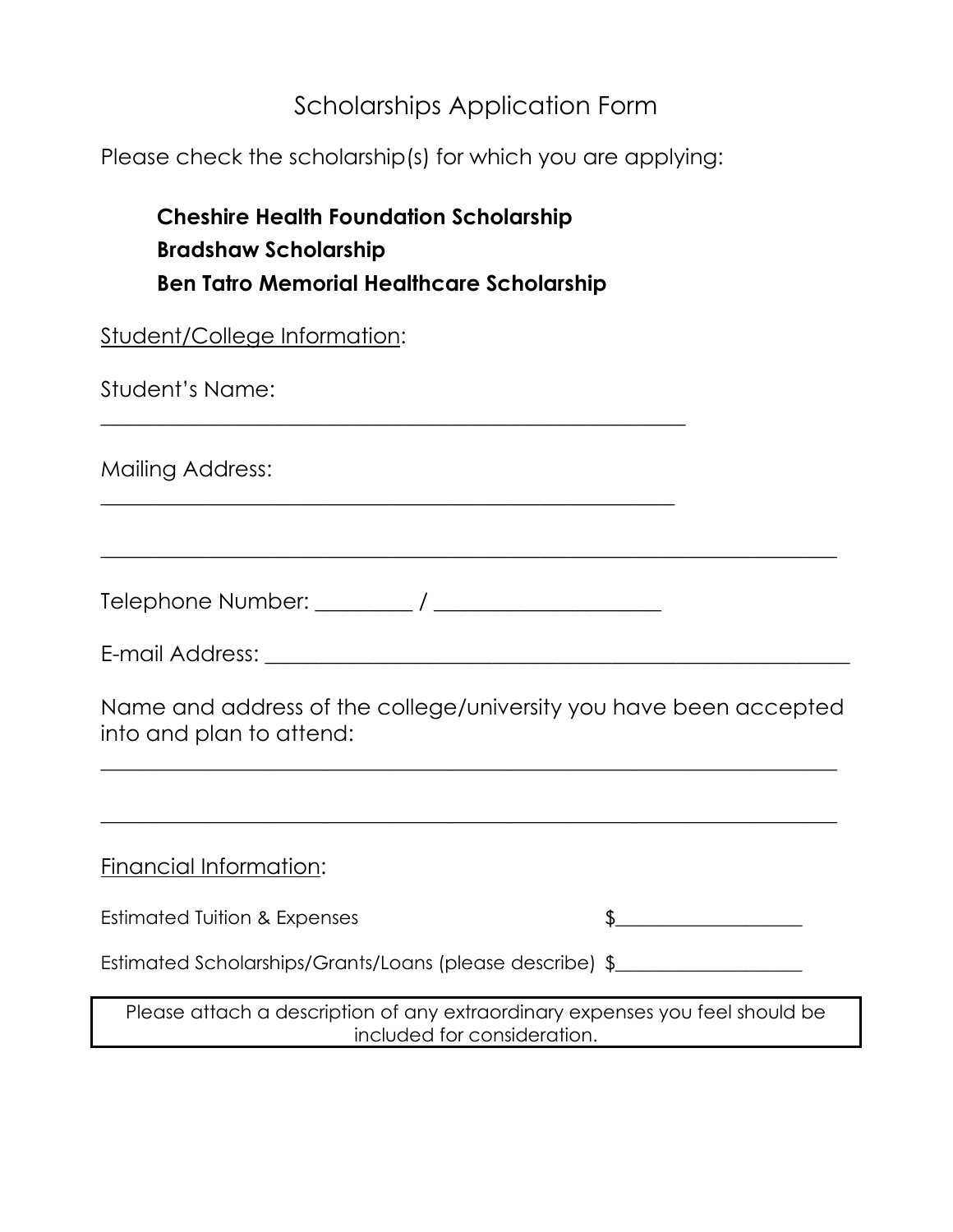|  | Scholarship Personal statement (Written/Typed). |  |  |  |  |
|--|-------------------------------------------------|--|--|--|--|
|--|-------------------------------------------------|--|--|--|--|

Name: \_\_\_\_\_\_\_\_\_\_\_\_\_\_\_\_\_\_\_\_\_\_\_\_\_\_\_\_\_\_\_\_\_\_\_\_\_\_\_\_\_\_\_\_\_\_\_\_\_\_\_\_ Date: \_\_\_\_\_\_\_\_\_\_\_\_\_\_\_\_\_\_\_\_\_

Signature: \_\_\_\_\_\_\_\_\_\_\_\_\_\_\_\_\_\_\_\_\_\_\_\_\_\_\_\_\_\_\_\_\_\_\_\_\_\_\_\_\_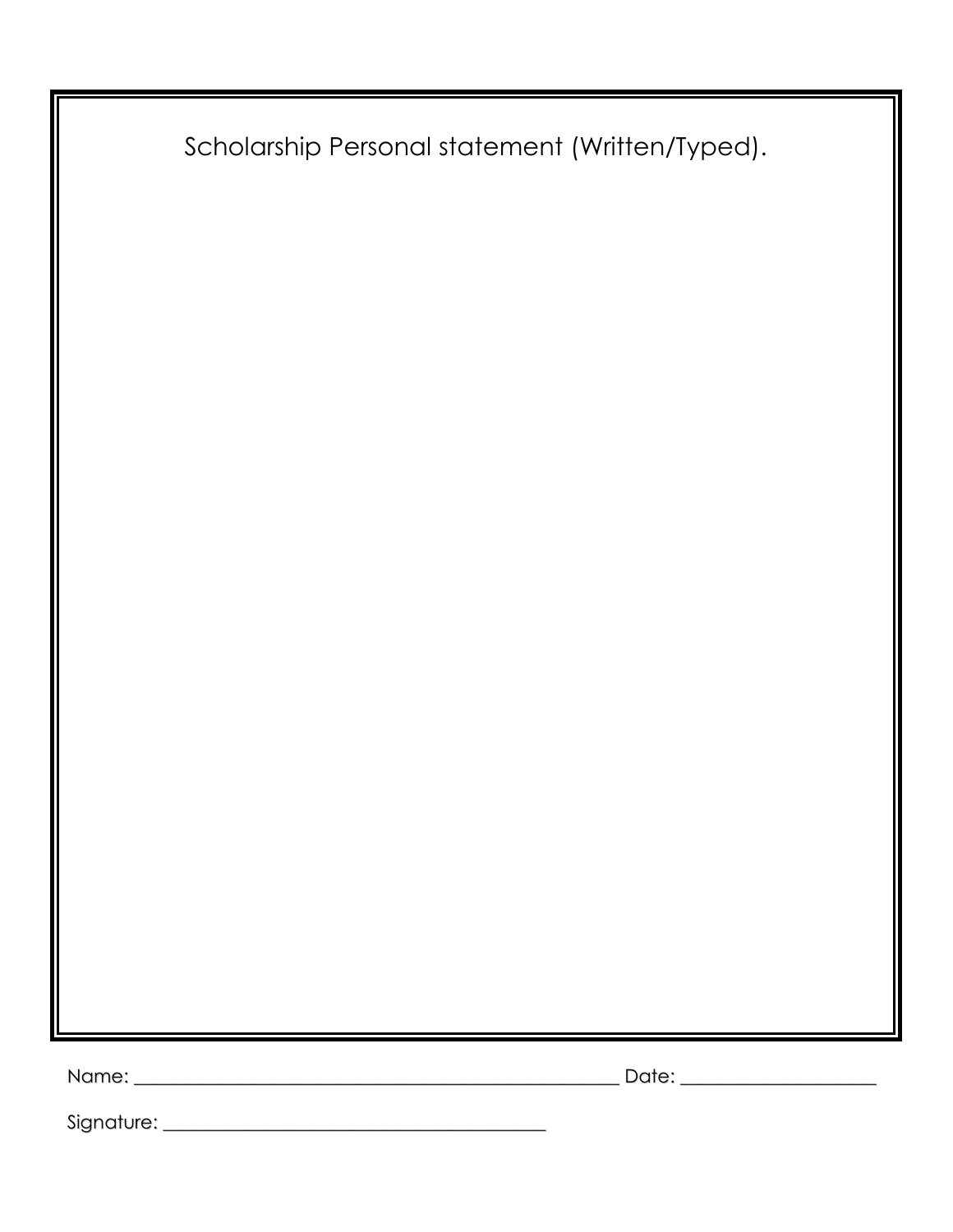Scholarship Letter of recommendation:

Faculty **Guidance Counselor** Other: will be a series of the series of the series of the series of the series of the series of the series of the series of the series of the series of the series of the series of the series of the series of the series of

Please state briefly why you feel this student would or would not be a good candidate for a career in nursing/healthcare and return by May 1, 2022 to:

> Fidelia A. Azigwe, Education & Training Coordinator Education, Training, & Development Cheshire Medical Center / Dartmouth-Hitchcock 580-90 Court Street Keene, NH 03431